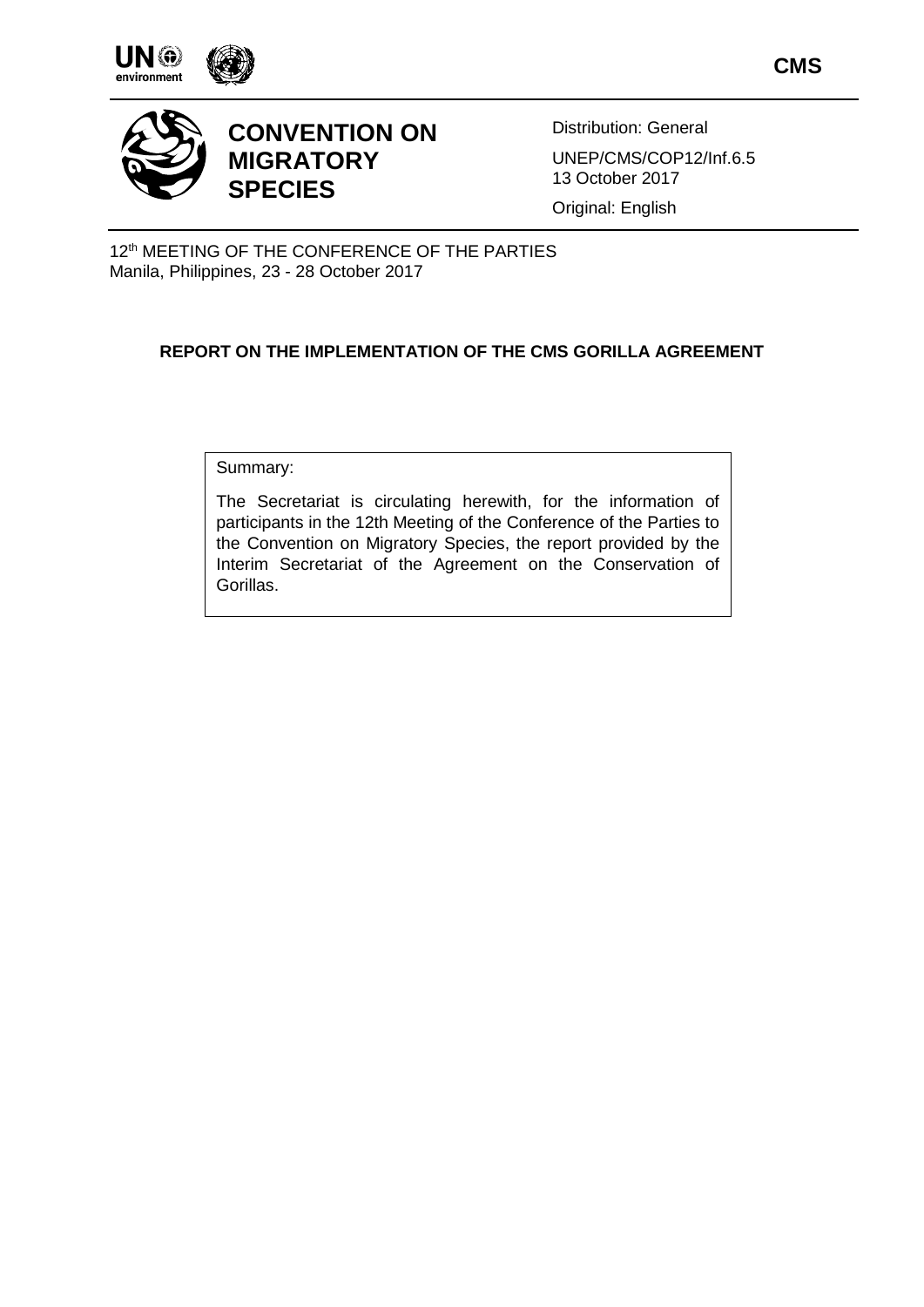

**Agreement on the Conservation** of Gorillas and their Habitats



*Interim Secretariat provided by the Convention on Migratory Species*

## **REPORT ON THE IMPLEMENTATION OF THE CMS GORILLA AGREEMENT**

*(This report covers the period August 2014-September 2017)*

### Recruitment of new Parties

1. The Republic of Angola informed the CMS Secretariat, that its Parliament had ratified the Gorilla Agreement on 25 April 2013. However, as depository to the Agreement, the CMS Secretariat has not yet received the documents of accession. Angola would become the eighth Party to the Agreement. Two additional non-Parties remain: Cameroon and Equatorial Guinea.

### Cooperation with the UNEP Great Apes Survival Partnership (GRASP)

- 2. The CMS Secretariat continues serving on the GRASP Executive Committee. France, which is also a member, recommended at the 7<sup>th</sup> Meeting of the Executive Committee that a process be formalized whereby consideration be given to the links between the Agreement and GRASP, recognizing the challenges of securing resources for the implementation and support to the Agreement. The CMS Secretariat confirmed its willingness to work with GRASP on this, when it attended the  $8<sup>th</sup>$  Meeting and developed in close collaboration with the GRASP Secretariat a proposal for cooperation with GRASP.
- 3. A proposal for cooperation with GRASP was circulated to all Parties of the Gorilla Agreement and CMS Parties on 16 December 2015 by [Notification 2015/30](http://www.cms.int/sites/default/files/030_Gorilla_MOP_and_GRASP_cooperation_en.pdf) and comments were invited until 31 January 2016. No substantive comments were received on the proposal and the Secretariat proceeded planning the Third Meeting of the Parties to the Gorilla Agreement (MOP3) as suggested.
- 4. The proposal was also introduced at the informal meeting of GRASP Partners, held on 23 May 2017 in London, where it received great interest. The proposal can be reviewed on the CMS website [\(Proposal for cooperation between GRASP and the CMS Gorilla](http://www.cms.int/sites/default/files/Proposal%20for%20cooperation%20between%20GRASP%20and%20the%20CMS%20Gorilla%20Agreement.pdf)  [Agreement\)](http://www.cms.int/sites/default/files/Proposal%20for%20cooperation%20between%20GRASP%20and%20the%20CMS%20Gorilla%20Agreement.pdf). It is suggested that the proposal be discussed at the next Meeting of Parties to the Gorilla Agreement.

#### **Conservation Projects**

- *a) My Gorilla My Community radio drama programme*
- 5. A small-scale funding agreement was concluded with the Wildlife Conservation Society (WCS), Cameroon and Nigeria on 1 August 2015 for a project to positively influence the knowledge, attitudes and practices regarding conservation of Cross River gorillas in Nigeria and Cameroon through a weekly radio drama and magazine show. The project successfully produced Season 3 (26 episodes) of the My Gorilla My Community radio drama programme. By the financial closure of the project on 3 May 2017, more than half of the episodes had been successfully broadcast, helping to improve knowledge in areas where knowledge was low, and influencing change in attitudes and behaviors towards Cross River gorillas and their habitat in Nigeria and Cameroon. The remainder of the episodes
	- *b) Establishment of a Transboundary Biosphere Reserve between Cameroon and Nigeria*